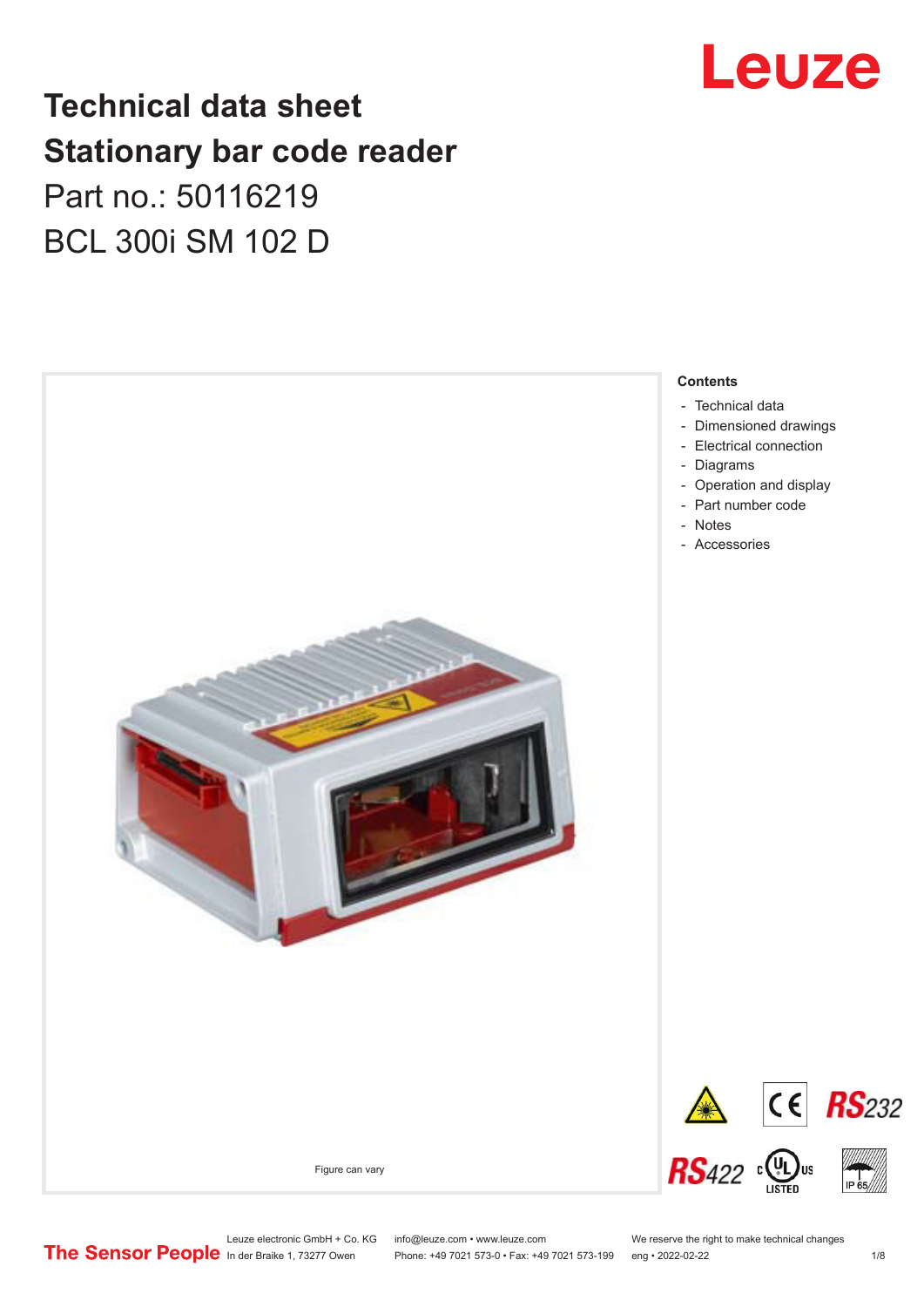#### <span id="page-1-0"></span>**Technical data**

#### **Basic data**

| <b>Series</b>                                   | <b>BCL 300i</b>                    |
|-------------------------------------------------|------------------------------------|
| <b>Functions</b>                                |                                    |
| <b>Functions</b>                                | Alignment mode                     |
|                                                 | AutoConfig                         |
|                                                 | AutoControl                        |
|                                                 | AutoReflAct                        |
|                                                 | Code fragment technology           |
|                                                 | <b>LED</b> indicator               |
|                                                 | Reference code comparison          |
| <b>Characteristic parameters</b>                |                                    |
| <b>MTTF</b>                                     | 110 years                          |
|                                                 |                                    |
| <b>Read data</b>                                |                                    |
| Code types, readable                            | 2/5 Interleaved                    |
|                                                 | Codabar                            |
|                                                 | Code 128                           |
|                                                 | Code 39                            |
|                                                 | Code 93                            |
|                                                 | <b>EAN 8/13</b>                    |
|                                                 | GS1 Databar Expanded               |
|                                                 | <b>GS1 Databar Limited</b>         |
|                                                 | <b>GS1 Databar Omnidirectional</b> |
|                                                 | <b>UPC</b>                         |
| Scanning rate, typical                          | $1,000$ scans/s                    |
| Bar codes per reading gate, max.<br>number      | 64 Piece(s)                        |
| <b>Optical data</b>                             |                                    |
| <b>Reading distance</b>                         | 60  320 mm                         |
| <b>Light source</b>                             | Laser, Red                         |
| Wavelength                                      | 655 nm                             |
| Laser class                                     | 1, IEC/EN 60825-1:2014             |
| <b>Transmitted-signal shape</b>                 | Continuous                         |
| Usable opening angle (reading field<br>opening) | 60°                                |
| <b>Modulus size</b>                             |                                    |
|                                                 | $0.20.5$ mm                        |
| <b>Reading method</b>                           | Line scanner                       |
| <b>Beam deflection</b>                          | Via rotating polygon wheel         |
| Light beam exit                                 | Front                              |
| <b>Electrical data</b>                          |                                    |
| <b>Protective circuit</b>                       | Polarity reversal protection       |
| Performance data                                |                                    |
| Supply voltage U <sub>B</sub>                   | 18  30 V, DC                       |
| Power consumption, max.                         | 4.5 W                              |
| Inputs/outputs selectable                       |                                    |
| Output current, max.                            | 60 mA                              |
| Number of inputs/outputs selectable 2 Piece(s)  |                                    |
| Input current, max.                             | 8 mA                               |

**Type** RS 232, RS 422

| <b>RS 232</b><br><b>Function</b> | Process                                           |
|----------------------------------|---------------------------------------------------|
| <b>Transmission speed</b>        | 4,800  115,200 Bd                                 |
| Data format                      | Adjustable                                        |
| <b>Start bit</b>                 | 1                                                 |
| Data bit                         | 7,8                                               |
| Stop bit                         | 1.2                                               |
| <b>Parity</b>                    | Adjustable                                        |
| <b>Transmission protocol</b>     | <stx><data><cr><lf></lf></cr></data></stx>        |
| Data encoding                    | <b>ASCII</b>                                      |
|                                  |                                                   |
| <b>RS 422</b>                    |                                                   |
| <b>Function</b>                  | Process                                           |
| <b>Transmission speed</b>        | 4,800  115,200 Bd                                 |
| Data format                      | Adjustable                                        |
| <b>Start bit</b>                 | 1                                                 |
| Data bit                         | 7, 8 data bits                                    |
| Stop bit                         | 1, 2 stop bits                                    |
| <b>Transmission protocol</b>     | Adjustable                                        |
| Data encoding                    | <b>ASCII</b>                                      |
|                                  |                                                   |
| <b>Service interface</b>         |                                                   |
| Type                             | <b>USB 2.0</b>                                    |
|                                  |                                                   |
| <b>USB</b>                       |                                                   |
| <b>Function</b>                  | Configuration via software                        |
|                                  |                                                   |
| Connection                       |                                                   |
| <b>Number of connections</b>     | 1 Piece(s)                                        |
|                                  |                                                   |
| <b>Connection 1</b>              |                                                   |
| <b>Function</b>                  | <b>BUS OUT</b>                                    |
|                                  | Connection to device                              |
|                                  | Data interface                                    |
|                                  | PWR / SW IN / OUT                                 |
|                                  | Service interface                                 |
| <b>Type of connection</b>        | Plug connector, It is essential to use a          |
|                                  | connection unit when commissioning the<br>device. |
| No. of pins                      | 32 -pin                                           |
| <b>Type</b>                      | Male                                              |
|                                  |                                                   |
| <b>Mechanical data</b>           |                                                   |
| Design                           | Cubic                                             |
| Dimension (W x H x L)            | 95 mm x 44 mm x 68 mm                             |
| <b>Housing material</b>          | Metal                                             |
| <b>Metal housing</b>             | Diecast aluminum                                  |
| Lens cover material              | Glass                                             |
| Net weight                       | 270g                                              |
| <b>Housing color</b>             | Red                                               |
|                                  | Silver                                            |
| <b>Type of fastening</b>         | Dovetail grooves                                  |
|                                  | Fastening on back                                 |
|                                  | Via optional mounting device                      |
|                                  |                                                   |
| <b>Operation and display</b>     |                                                   |
| Type of display                  | LED                                               |
|                                  | Monochromatic graphic display, 128 x 32           |
|                                  | pixels                                            |
|                                  |                                                   |
| <b>Number of LEDs</b>            | 2 Piece(s)                                        |
| Type of configuration            | Via web browser                                   |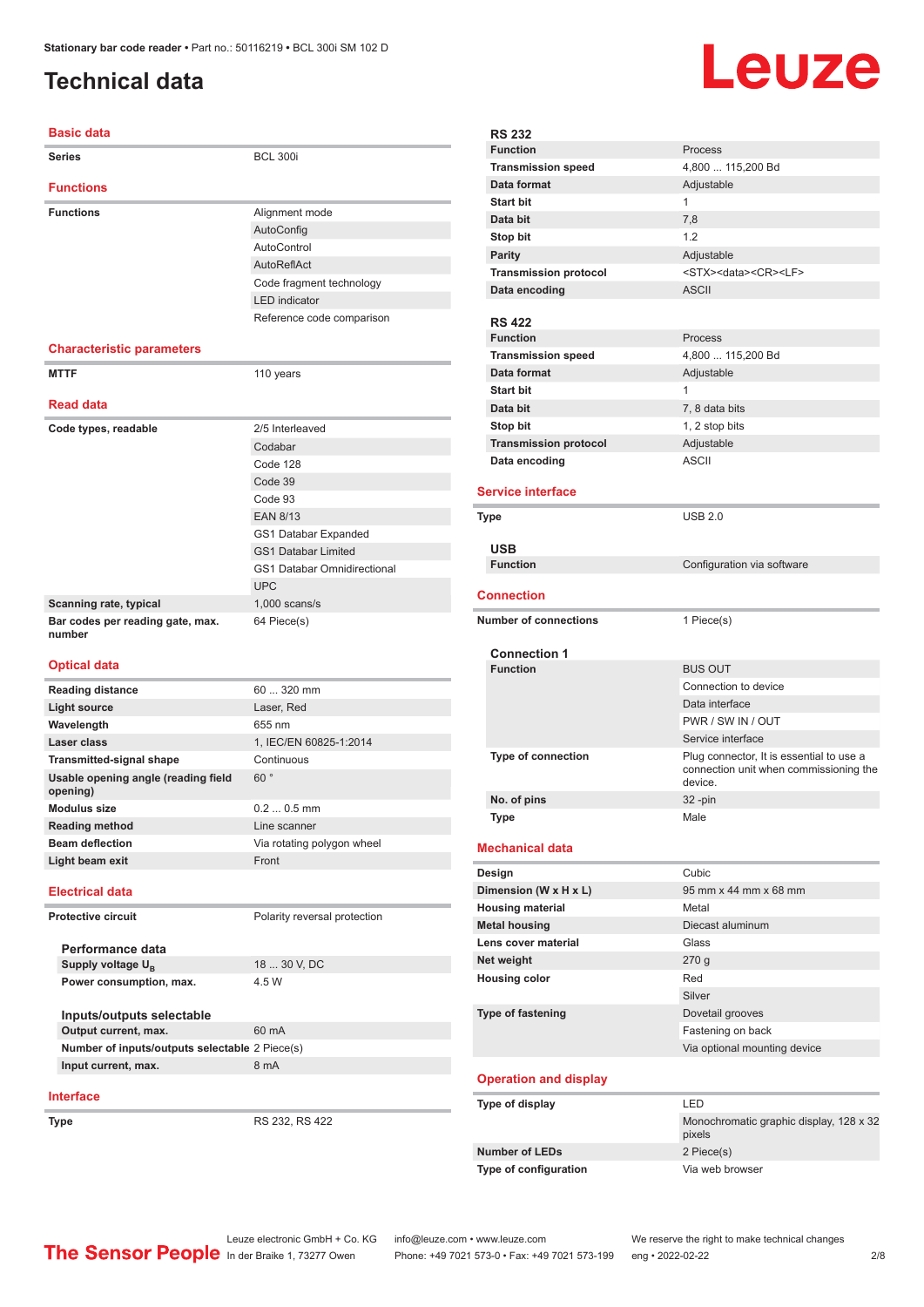### <span id="page-2-0"></span>**Technical data**

# Leuze

#### **Environmental data**

| Ambient temperature, operation     | 040 °C     |
|------------------------------------|------------|
| Ambient temperature, storage       | $-2070 °C$ |
| Relative humidity (non-condensing) | $090\%$    |

#### **Certifications**

| Degree of protection                                               | IP 65                    |
|--------------------------------------------------------------------|--------------------------|
| <b>Protection class</b>                                            | Ш                        |
| <b>Certifications</b>                                              | c UL US                  |
| Test procedure for EMC in accordance EN 55022                      |                          |
| with standard                                                      | EN 61000-4-2, -3, -4, -6 |
| Test procedure for shock in<br>accordance with standard            | IEC 60068-2-27, test Ea  |
| Test procedure for continuous shock<br>in accordance with standard | IEC 60068-2-29, test Eb  |
| Test procedure for vibration in<br>accordance with standard        | IEC 60068-2-6, test Fc   |

#### **Classification**

| <b>Customs tariff number</b> | 84719000 |
|------------------------------|----------|
| <b>ECLASS 5.1.4</b>          | 27280102 |
| <b>ECLASS 8.0</b>            | 27280102 |
| <b>ECLASS 9.0</b>            | 27280102 |
| ECLASS 10.0                  | 27280102 |
| <b>ECLASS 11.0</b>           | 27280102 |
| ECLASS 12.0                  | 27280102 |
| <b>ETIM 5.0</b>              | EC002550 |
| <b>ETIM 6.0</b>              | EC002550 |
| <b>ETIM 7.0</b>              | EC002550 |
|                              |          |

### **Dimensioned drawings**

All dimensions in millimeters





A Optical axis

B M4 thread (5 deep)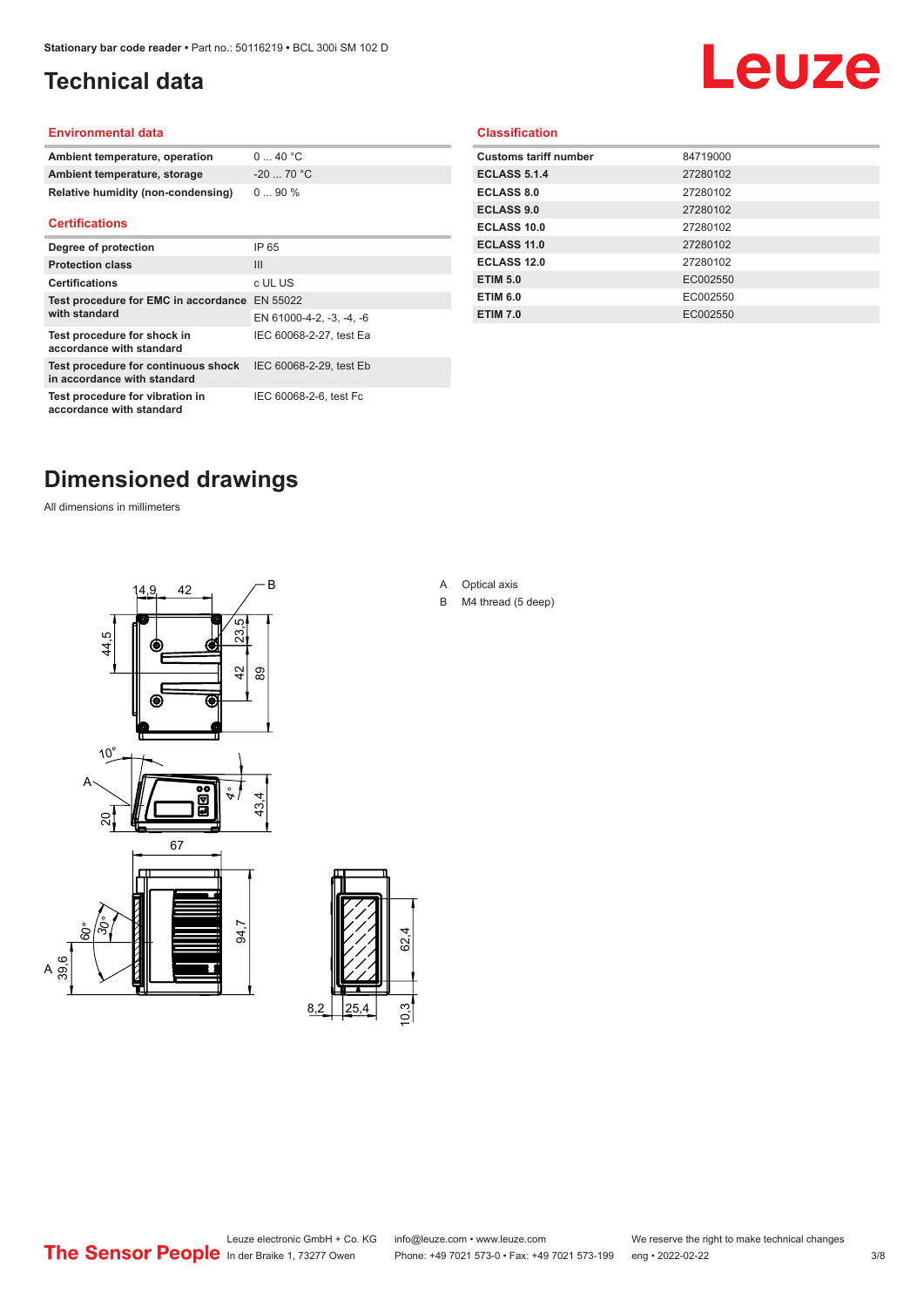#### <span id="page-3-0"></span>**Electrical connection**

## Leuze

#### **Connection 1**

| <b>Function</b>           | <b>BUS OUT</b>                                                             |
|---------------------------|----------------------------------------------------------------------------|
|                           | Connection to device                                                       |
|                           | Data interface                                                             |
|                           | PWR / SW IN / OUT                                                          |
|                           | Service interface                                                          |
| <b>Type of connection</b> | Plug connector                                                             |
| <b>Type of connection</b> | It is essential to use a connection unit when<br>commissioning the device. |
| No. of pins               | $32 - pin$                                                                 |
| <b>Type</b>               | Male                                                                       |

#### **Diagrams**

#### Reading field curve



x Reading field distance [mm]

y Reading field width [mm]

## **Operation and display**

| <b>LED</b> |            | <b>Display</b>                        | <b>Meaning</b>                  |
|------------|------------|---------------------------------------|---------------------------------|
|            | <b>PWR</b> | Green, flashing                       | Device ok, initialization phase |
|            |            | Green, continuous light               | Device OK                       |
|            |            | Green, briefly off - on               | Reading successful              |
|            |            | green, briefly off - briefly red - on | Reading not successful          |
|            |            | Orange, continuous light              | Service mode                    |
|            |            | Red, flashing                         | Device OK, warning set          |
|            |            |                                       |                                 |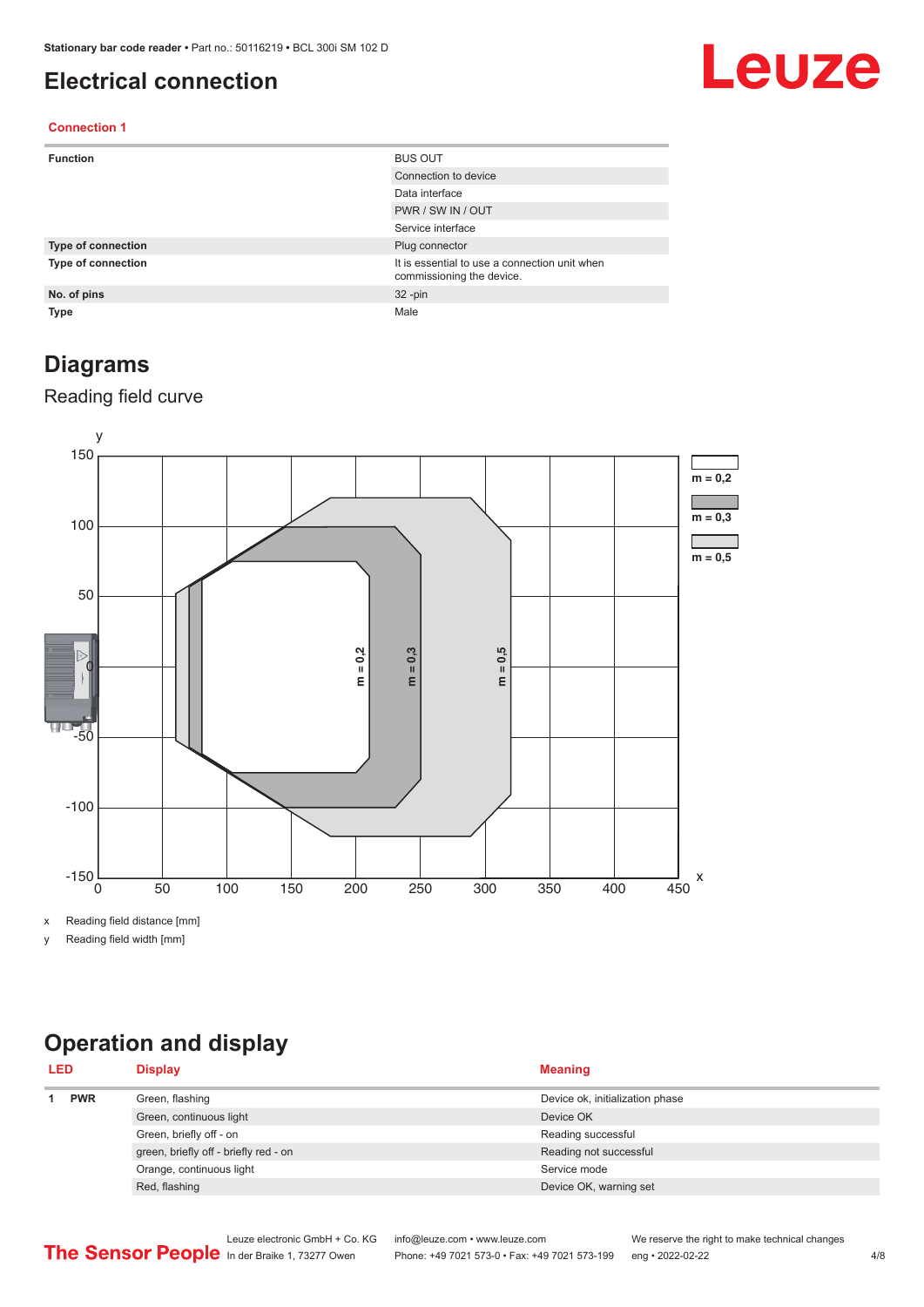#### <span id="page-4-0"></span>**Operation and display**

# Leuze

| <b>LED</b> |            | <b>Display</b>          | <b>Meaning</b>      |
|------------|------------|-------------------------|---------------------|
|            | <b>PWR</b> | Red, continuous light   | Error, device error |
|            | 2 BUS      | Green, flashing         | Initialization      |
|            |            | Green, continuous light | Bus operation ok    |
|            |            | Red, flashing           | Communication error |
|            |            | Red, continuous light   | Bus error           |

#### **Part number code**

Part designation: **BCL XXXX YYZ AAA BB CCCC**

| <b>BCL</b>  | <b>Operating principle</b><br>BCL: bar code reader                                                                                                                                                                                       |
|-------------|------------------------------------------------------------------------------------------------------------------------------------------------------------------------------------------------------------------------------------------|
| <b>XXXX</b> | Series/interface (integrated fieldbus technology)<br>300i: RS 232 / RS 422 (stand-alone)<br>301i: RS 485 (multiNet slave)<br>304i: PROFIBUS DP<br>308i: EtherNet TCP/IP, UDP<br>338i: EtherCAT<br>348i: PROFINET RT<br>358i: EtherNet/IP |
| YY          | <b>Scanning principle</b><br>S: line scanner (single line)<br>R1: line scanner (raster)<br>O: oscillating-mirror scanner (oscillating mirror)                                                                                            |
| z           | <b>Optics</b><br>N: High Density (close)<br>M: Medium Density (medium distance)<br>F: Low Density (remote)<br>L: Long Range (very large distances)<br>J: ink-jet (depending on the application)                                          |
| <b>AAA</b>  | Beam exit<br>100: lateral<br>102: front                                                                                                                                                                                                  |
| <b>BB</b>   | <b>Special equipment</b><br>D: With display<br>H: With heating<br>DH: optionally with display and heating<br>P: plastic exit window                                                                                                      |
| CCCC        | <b>Functions</b><br>F007: optimized process data structure                                                                                                                                                                               |
| <b>Note</b> |                                                                                                                                                                                                                                          |
|             | $\&$ A list with all available device types can be found on the Leuze website at www.leuze.com.                                                                                                                                          |

#### **Notes**

| Observe intended use!                                                                                                                                                                                                         |
|-------------------------------------------------------------------------------------------------------------------------------------------------------------------------------------------------------------------------------|
| $\%$ This product is not a safety sensor and is not intended as personnel protection.<br>$\%$ The product may only be put into operation by competent persons.<br>§ Only use the product in accordance with its intended use. |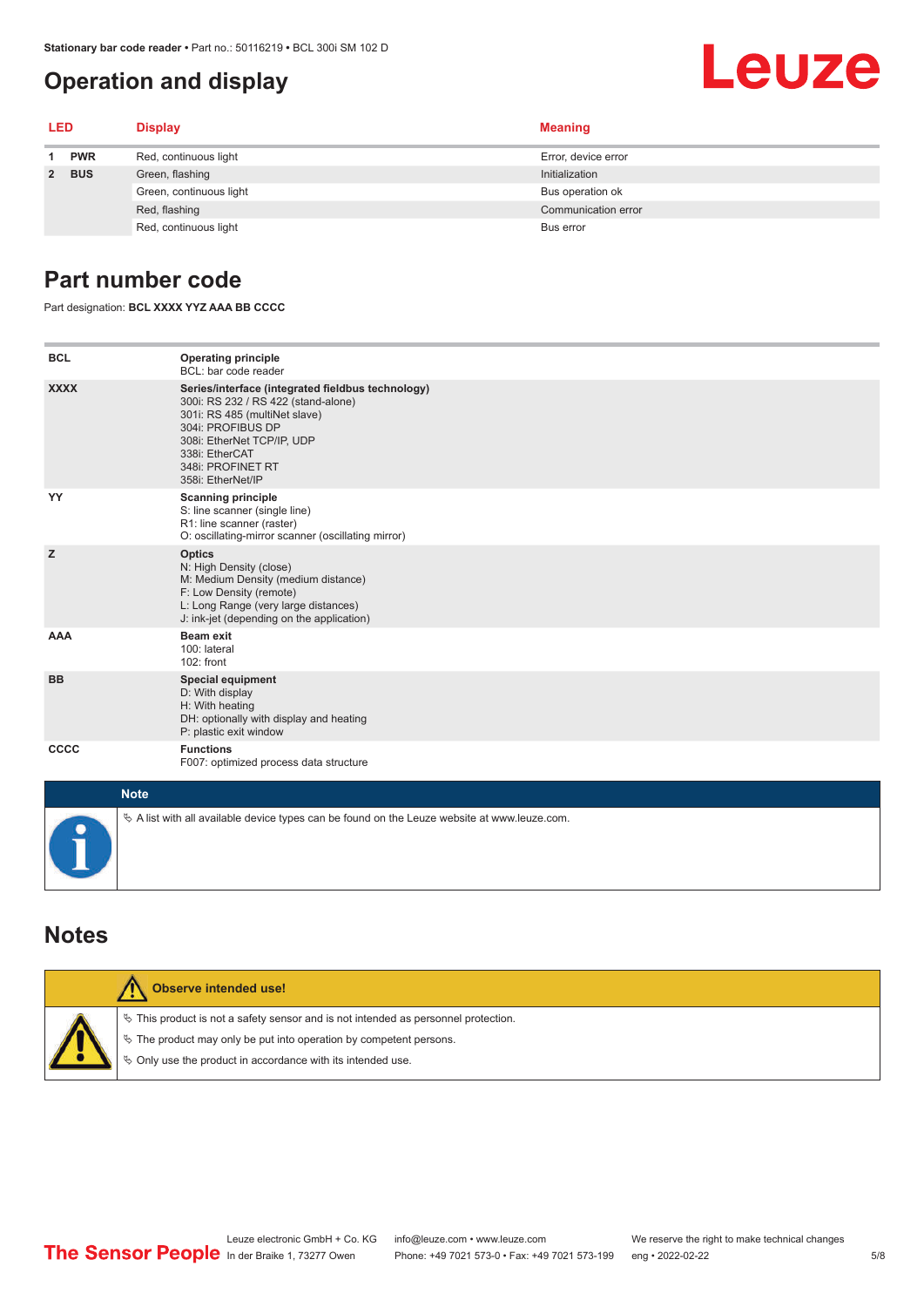#### <span id="page-5-0"></span>**Notes**

|   | <b>ATTENTION! LASER RADIATION - CLASS 1 LASER PRODUCT</b>                                                                                                                                                                                                                                                                                                                                                                                                                                                                                                   |
|---|-------------------------------------------------------------------------------------------------------------------------------------------------------------------------------------------------------------------------------------------------------------------------------------------------------------------------------------------------------------------------------------------------------------------------------------------------------------------------------------------------------------------------------------------------------------|
| 纂 | The device satisfies the requirements of IEC/EN 60825-1:2014 safety regulations for a product of laser class 1 and complies with 21 CFR 1040.10 except<br>for conformance with IEC 60825-1 Ed. 3., as described in Laser Notice No. 56, dated May 8, 2019.<br>$\&$ Observe the applicable statutory and local laser protection regulations.<br>$\&$ The device must not be tampered with and must not be changed in any way.<br>There are no user-serviceable parts inside the device.<br>Repairs must only be performed by Leuze electronic GmbH + Co. KG. |

#### **Accessories**

### Connection technology - Connection unit

| Part no. | <b>Designation</b> | <b>Article</b>             | <b>Description</b>                                                                  |
|----------|--------------------|----------------------------|-------------------------------------------------------------------------------------|
| 50114369 | MA 100             | Modular connection<br>unit | Interface: RS 232, RS 485<br>Connections: 1 Piece(s)<br>Degree of protection: IP 54 |

### Connection technology - Connection cables

|         | Part no. | <b>Designation</b>     | <b>Article</b>   | <b>Description</b>                                                                                                                                         |
|---------|----------|------------------------|------------------|------------------------------------------------------------------------------------------------------------------------------------------------------------|
| §<br>WL | 50132079 | KD U-M12-5A-V1-<br>050 | Connection cable | Connection 1: Connector, M12, Axial, Female, A-coded, 5-pin<br>Connection 2: Open end<br>Shielded: No<br>Cable length: 5,000 mm<br>Sheathing material: PVC |

### Connection technology - Interconnection cables

|               | Part no.   | <b>Designation</b>             | <b>Article</b>        | <b>Description</b>                                                                                                                                                                               |
|---------------|------------|--------------------------------|-----------------------|--------------------------------------------------------------------------------------------------------------------------------------------------------------------------------------------------|
|               | 50114571 * | KB 301-3000                    | Interconnection cable | Suitable for interface: RS 232, RS 422, RS 485<br>Connection 1: Socket connector<br>Connection 2: JST ZHR, 10 -pin, 6 -pin<br>Shielded: Yes<br>Cable length: 3,000 mm<br>Sheathing material: PVC |
| e<br>0.0<br>畐 | 50117011   | <b>KB USB A - USB</b><br>miniB | Service line          | Suitable for interface: USB<br>Connection 1: USB<br>Connection 2: USB<br>Shielded: Yes<br>Cable length: 1,500 mm<br>Sheathing material: PVC                                                      |

\* Necessary accessories, please order separately

**Leuze**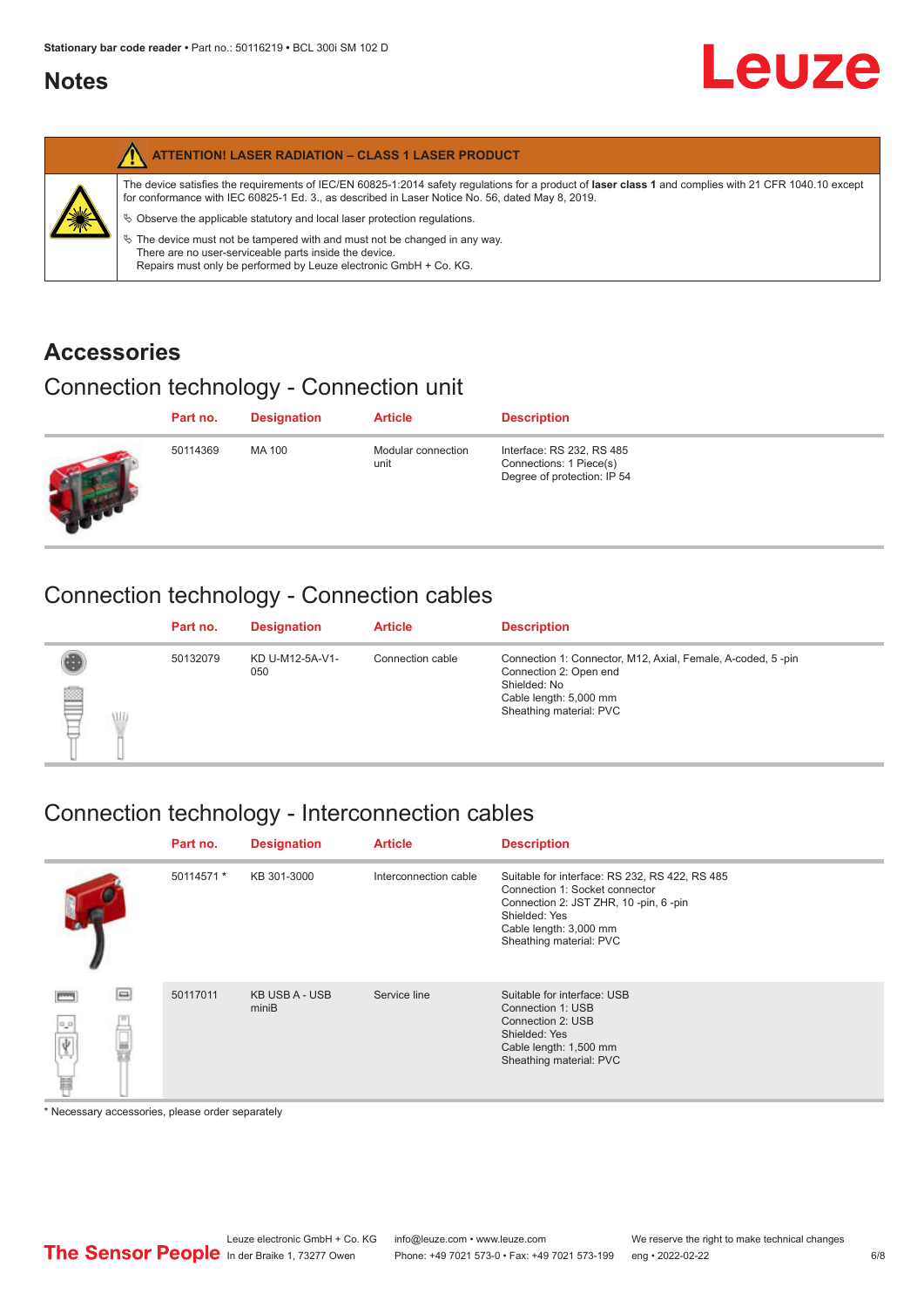# **Leuze**

#### **Accessories**

### Connection technology - Connection boxes

| Part no.   | <b>Designation</b> | <b>Article</b>  | <b>Description</b>                                                                                                                     |
|------------|--------------------|-----------------|----------------------------------------------------------------------------------------------------------------------------------------|
| 50116463 * | MK 300             | Connection unit | Suitable for: BCL 300i, BPS 300i<br>Suitable for interface: RS 232<br>Number of connections: 3 Piece(s)<br><b>Connection: Terminal</b> |
| 50116468 * | <b>MS 300</b>      | Connection unit | Suitable for: BCL 300i, BPS 300i<br>Suitable for interface: RS 232<br>Number of connections: 3 Piece(s)<br>Connection: Connector, M12  |

\* Necessary accessories, please order separately

#### Mounting technology - Mounting brackets

|             | Part no. | <b>Designation</b> | <b>Article</b>  | <b>Description</b>                                                                                                                                                                            |
|-------------|----------|--------------------|-----------------|-----------------------------------------------------------------------------------------------------------------------------------------------------------------------------------------------|
| $\sim$<br>× | 50121433 | BT 300 W           | Mounting device | Design of mounting device: Angle, L-shape<br>Fastening, at system: Through-hole mounting<br>Mounting bracket, at device: Screw type<br>Type of mounting device: Adjustable<br>Material: Metal |

#### Mounting technology - Rod mounts

| Part no. | <b>Designation</b> | <b>Article</b>  | <b>Description</b>                                                                                                                                                                                                                                                |
|----------|--------------------|-----------------|-------------------------------------------------------------------------------------------------------------------------------------------------------------------------------------------------------------------------------------------------------------------|
| 50121435 | $BT 56 - 1$        | Mounting device | Functions: Static applications<br>Design of mounting device: Mounting system<br>Fastening, at system: For 12 mm rod, For 14 mm rod, For 16 mm rod<br>Mounting bracket, at device: Clampable<br>Material: Metal<br>Tightening torque of the clamping jaws: $8 N·m$ |

#### Mounting technology - Other

| Part no. | <b>Designation</b> | <b>Article</b>  | <b>Description</b>                                                                                                                                 |
|----------|--------------------|-----------------|----------------------------------------------------------------------------------------------------------------------------------------------------|
| 50124941 | BTU 0300M-W        | Mounting device | Fastening, at system: Through-hole mounting<br>Mounting bracket, at device: Clampable, Groove mounting, Suited for M4<br>screws<br>Material: Metal |